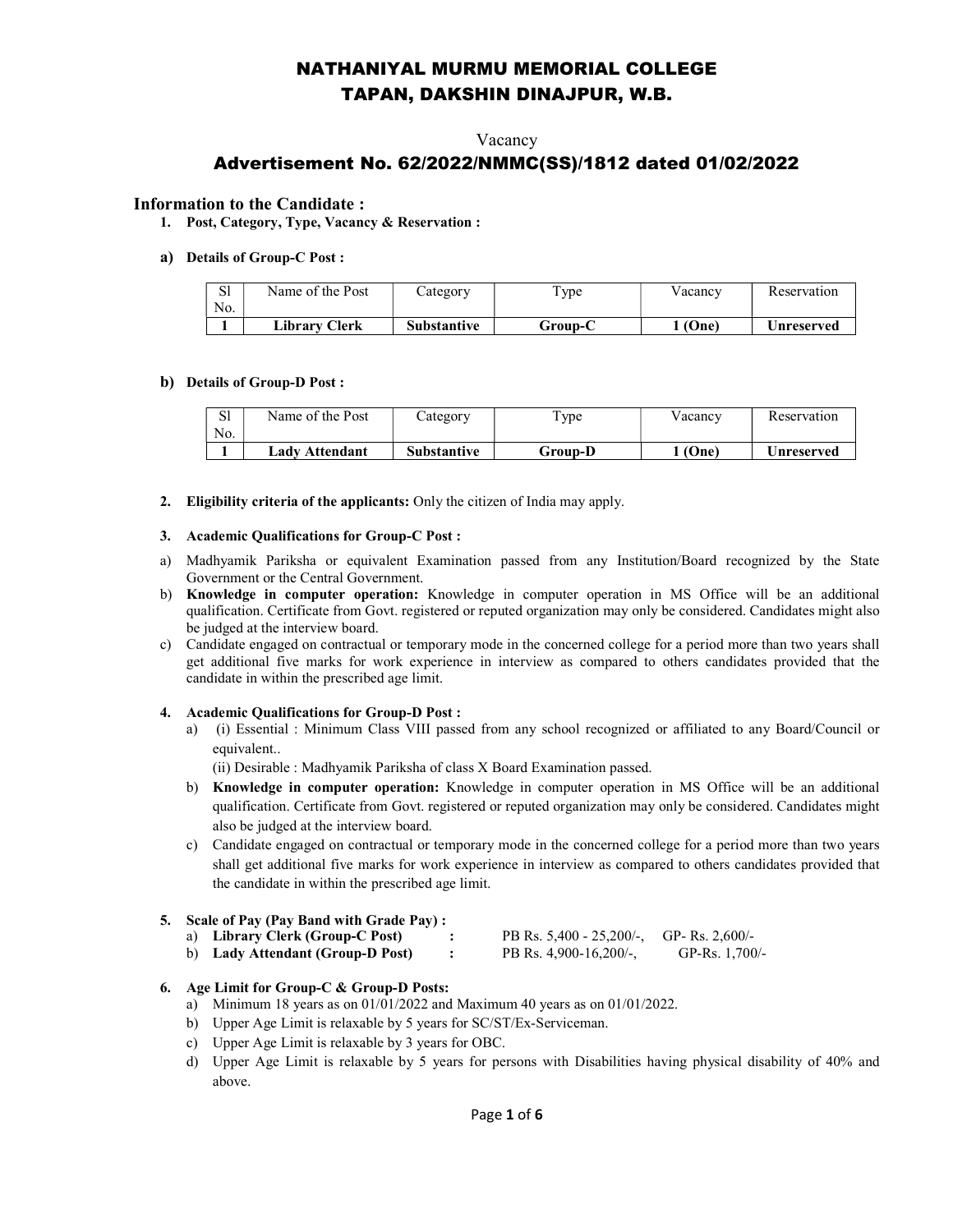7. Detailed Schedule of Interview for Group-D Post :

| $\sim$ 1<br>، ال | Name of the Post | Number of Posts | Date of Walk-in- | $\angle$ ategory |
|------------------|------------------|-----------------|------------------|------------------|
| No.              |                  |                 | Interview        |                  |
|                  | Ladv Attendant   | (One)           | 06.03.2022       | Unreserved       |

Note :

- Interested candidate are advised to appear "Walk-in-Interview" to be held on 06/03/2022 at Nathaniyal Murmu Memorial College, P.O. & P.S.-Tapan, Dist.- Dakshin Dinajpur-733127, West Bengal within 9:30 a.m. to 11:30 a.m..
- Candidates who will report within 9:30 a.m. to 11:30 a.m. on 06/03/2022 will only be considered. No applicant will be allowed to report after 11:30 a.m. on 06/03/2022.
- Candidate are advised to Submit the filled up Application Form (prescribed) in original and photocopies of testimonials in the college office within 9:30 a.m. to 11:30 a.m. on the date of Walk-in-Interview and sign in the attendance register (Mandatory).
- 'Details of the candidate on a prescribed Format' ('Application Format') are available at our website : www.nmmcollege.in.
- In exceptional cases, if scheduled Walk-in-Interview could not be completed on the same day, the remaining candidates have to appear on other day which will be communicated on that day itself.
- Candidates are advised to follow the guidelines strictly given in the website. They are also advised to follow the website regularly for any update.
- 8. Documents : Candidates have to appear in the walk-in-interview with the following documents
	- a) Duly filled in details in Prescribed Format (1 set). Application in the prescribed fromat to be submitted in candidate's own hand writing in blue ink.
	- b) Self-attested copies of all testimonials.
	- c) All Original copies of all testimonials for physical verification.
- 9. Method of Recruitment : Recruitment shall be made on the basis of selection (direct recruitment) as per G.O. No. 940-Edn (CS)/ 4E-25/2010 (Part) dated 25/08/2017 and all other G.O. mentioned in the post creating G.O. No. 688- Edn (CS)/4E-27/11 dated 15/06/2018.

## a) For Group-C Post :

- (i) Candidate shall have to appear at the Written Examination for 150 Marks comprising of Mathematics, English and Mental Aptitude.
- (ii) Candidate will have to appear at the Computer Application Test for 50 Marks.
- (iii) Interview will be conducted for each candidate on 20 Marks.
- (iv) Candidate engaged on contractual or temporary mode in the concerned college for a period more than two years shall get additional five marks for work experience in interview as compared to others candidates provided that the candidate is within the prescribed age limit.

## b) For Group-D Post :

- (i) Interview will be conducted for each candidate on 30 Marks for Group-D Post.
- (ii) Candidate engaged on contractual or temporary mode in the concerned college for a period more than two years shall get additional five marks for work experience in interview as compared to others candidates provided that the candidate is within the prescribed age limit.
- (iii) Candidate having knowledge in computer operation in MS Office will also get additional five marks as compared to others candidates provided that the candidate is within the prescribed age limit.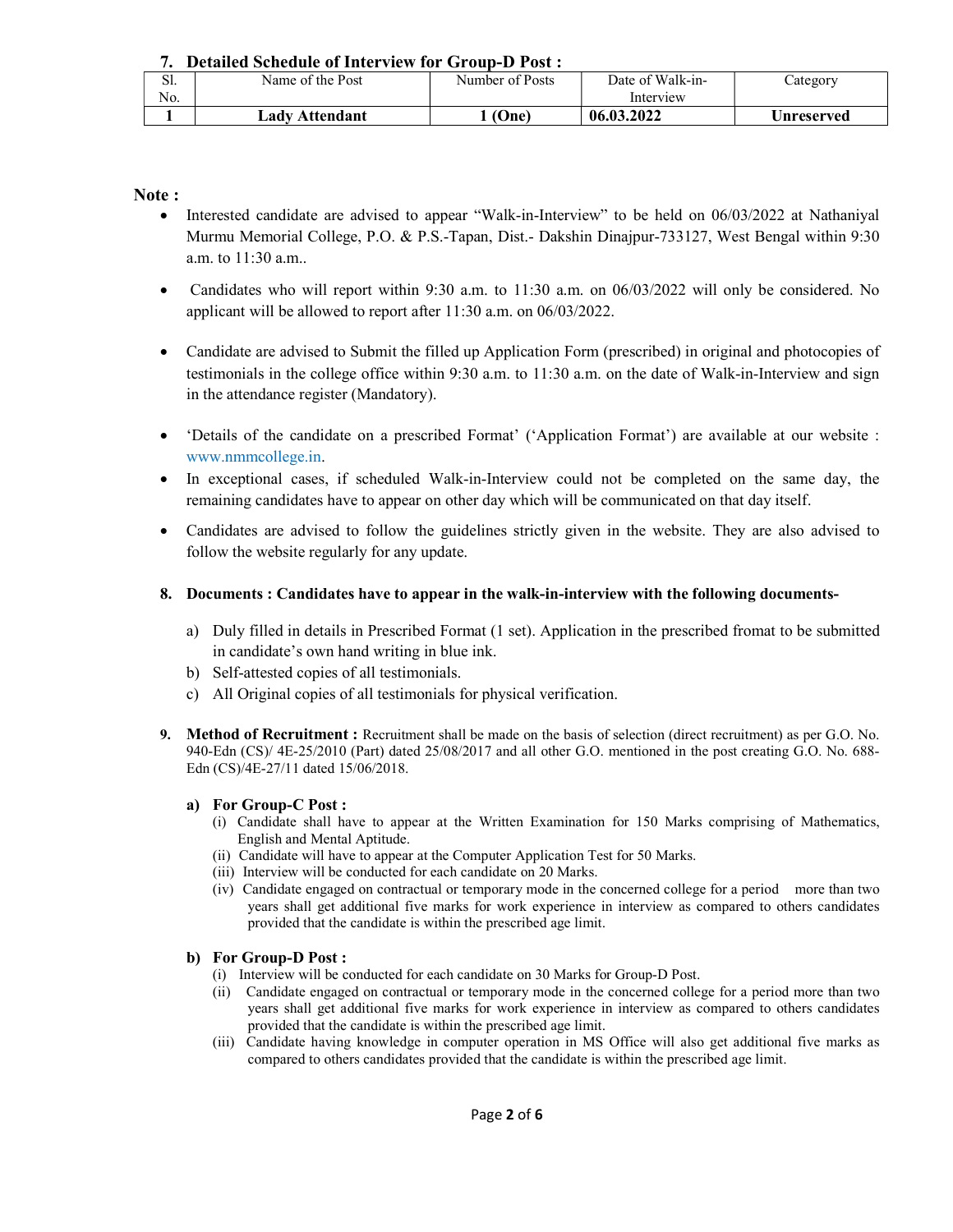## General instruction to the candidate :

- 1) No applicant except in prescribed Application Form will be considered (Available in college website). Separate Application Form to be filled up for each Post.
- 2) (i) Applicant for Group-C Post have to pay an amount of Rs. 200/- by online or at college cash counter (if offline application) as Application Processing fees. Application will not be accepted without Application Processing fees.
	- (ii) Applicant for Group-D Post have to pay an amount of Rs. 100/- in cash as Application Processing fees at the time of reporting on the date of interview. Application will not be accepted without Application Processing fees.
- 3) Incomplete application will not be entertained.
- 4) No TA/DA shall be paid to the candidates for attending the interview, Written Examination and Computer Application Test etc.
- 5) The College shall verify the antecedents or documents submitted by a candidate at any time at the time of appointment or during the tenure of his/her service. In case, it is detected that the documents submitted by the candidates are fake or the candidate has a clandestine antecedents/background and has suppressed the said information, then his/her service shall be terminated.
- 6) In case of any inadvertent mistake in the process of selection which may be detected at any stage even after the issue of appointment letter, the College reserves the right to modify/withdraw/cancel any communication made to the candidates.
- 7) In case of any dispute/ambiguity that may occur in the process of selection, the decision of the Selection Committee shall be final.
- 8) In case of any disputes, any suites or legal proceedings against the college, the jurisdiction shall be restricted to the Calcutta High Court.
- 9) For being considered as belonging to SC/ST/OBC/PWD/Ex-serviceman categories, only certificate issued by the competent authorities will be treated as valid documents.
- 10) Attestation of all annexed testimonials or documents should be done by the candidate himself/herself only, signing his/her full name on the enclosed documents. Do not sign in capital/block letters.
- 11) No Telephonic queries will be entertained in this regard.
- 12) No Canvassing or recommendation in any form will be entertained in this regard.
- 13) In case on any exigencies, the schedule of Walk-in-Interview may be changed.

 Dr. M. Biswas Teacher-in-Charge Nathaniyal Murmu Memorial College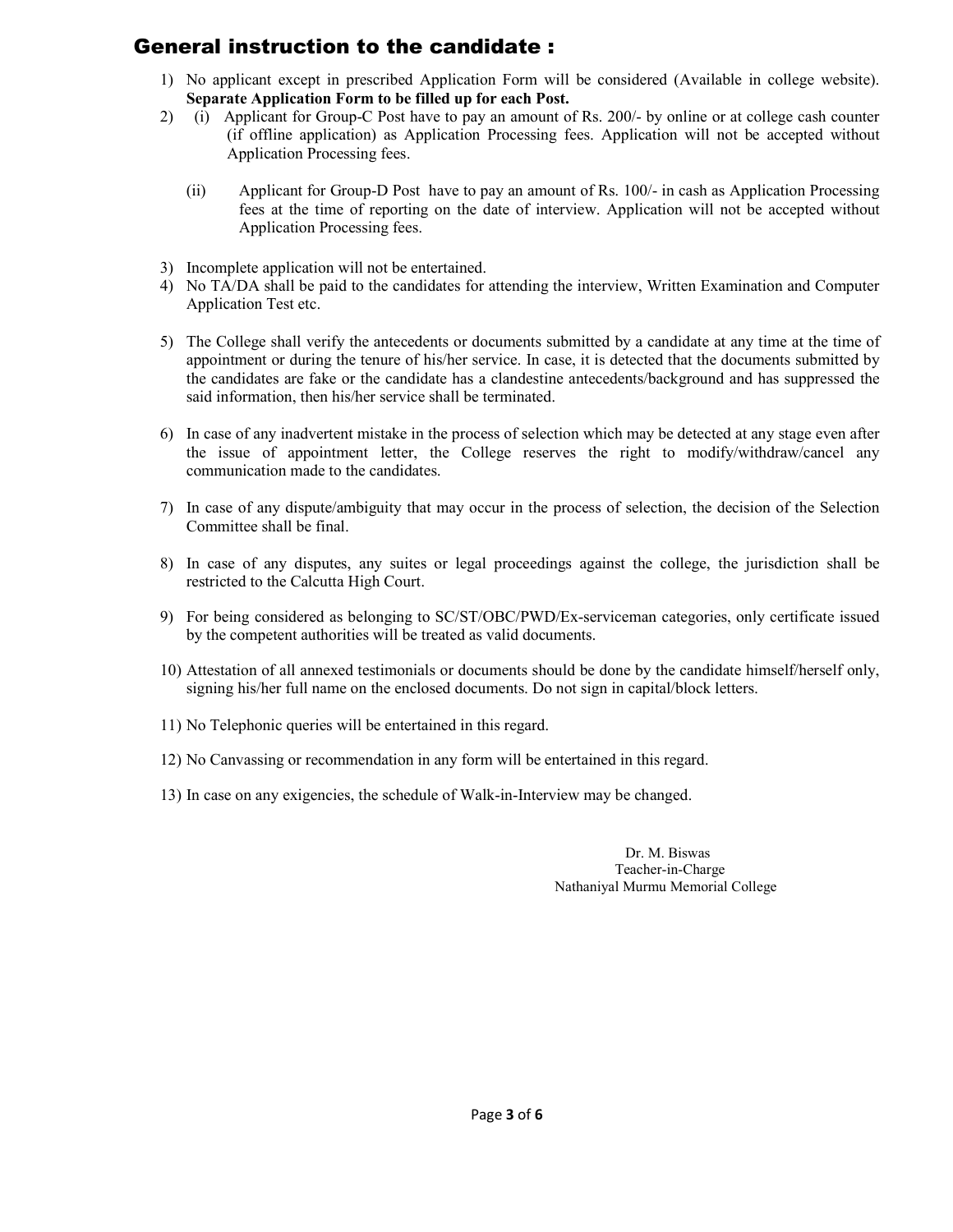# Application Format

(To be submitted in own hand writing in blue ink)

Affix recent

| To<br>The Teacher-in-Charge,<br>Nathaniyal Murmu Memorial College,<br>P.O. & P.S.- Tapan, Dist.- Dakshin Dinajpur,<br>PIN-733127, West Bengal | passport size<br>coloured photograph<br>sign by the<br>candidate (do not<br>use staple of pin) |
|-----------------------------------------------------------------------------------------------------------------------------------------------|------------------------------------------------------------------------------------------------|
| Sir,                                                                                                                                          |                                                                                                |
|                                                                                                                                               |                                                                                                |
|                                                                                                                                               |                                                                                                |
| in all respects, are being submitted.                                                                                                         |                                                                                                |
| Yours faithfully                                                                                                                              |                                                                                                |
| (Full Signature of the Applicant)                                                                                                             |                                                                                                |

## BIO-DATA

| 1. Name of the Applicant (In Block Letters): |  |
|----------------------------------------------|--|
|                                              |  |
|                                              |  |
| 2. Father's & Mother's Name:                 |  |
|                                              |  |
|                                              |  |
|                                              |  |
| 3. Gender (M/F/Other) :                      |  |
|                                              |  |
|                                              |  |
| 4. Date of Birth (DD/MM/YYYY) (as per        |  |
|                                              |  |
| Birth/School/ MP or equivalent Certificate)  |  |
|                                              |  |
| 5. Nationality:                              |  |
|                                              |  |
|                                              |  |
| 6. Category (SC/ST/OBC/GEN/PH)               |  |
|                                              |  |
|                                              |  |
|                                              |  |
|                                              |  |
| 7. Marital status (Married/Single):          |  |
| (If married, Name of Spouse):                |  |
|                                              |  |
|                                              |  |
| 8. Mobile No.:                               |  |
| E-mail ID:                                   |  |
|                                              |  |
|                                              |  |
| 9. Age as on 01.01.2022 :                    |  |
|                                              |  |
|                                              |  |
|                                              |  |

### 10. Address for Communication (in block letters) with pin code : …………………………………………………………………

…………………………………………………………………………………………………………………………………………………...

11. Permanent Address (in block letters) with pin code: ………………………………………………………………………………………………..

……………………………………………………………………………………………………………………………………………………………………….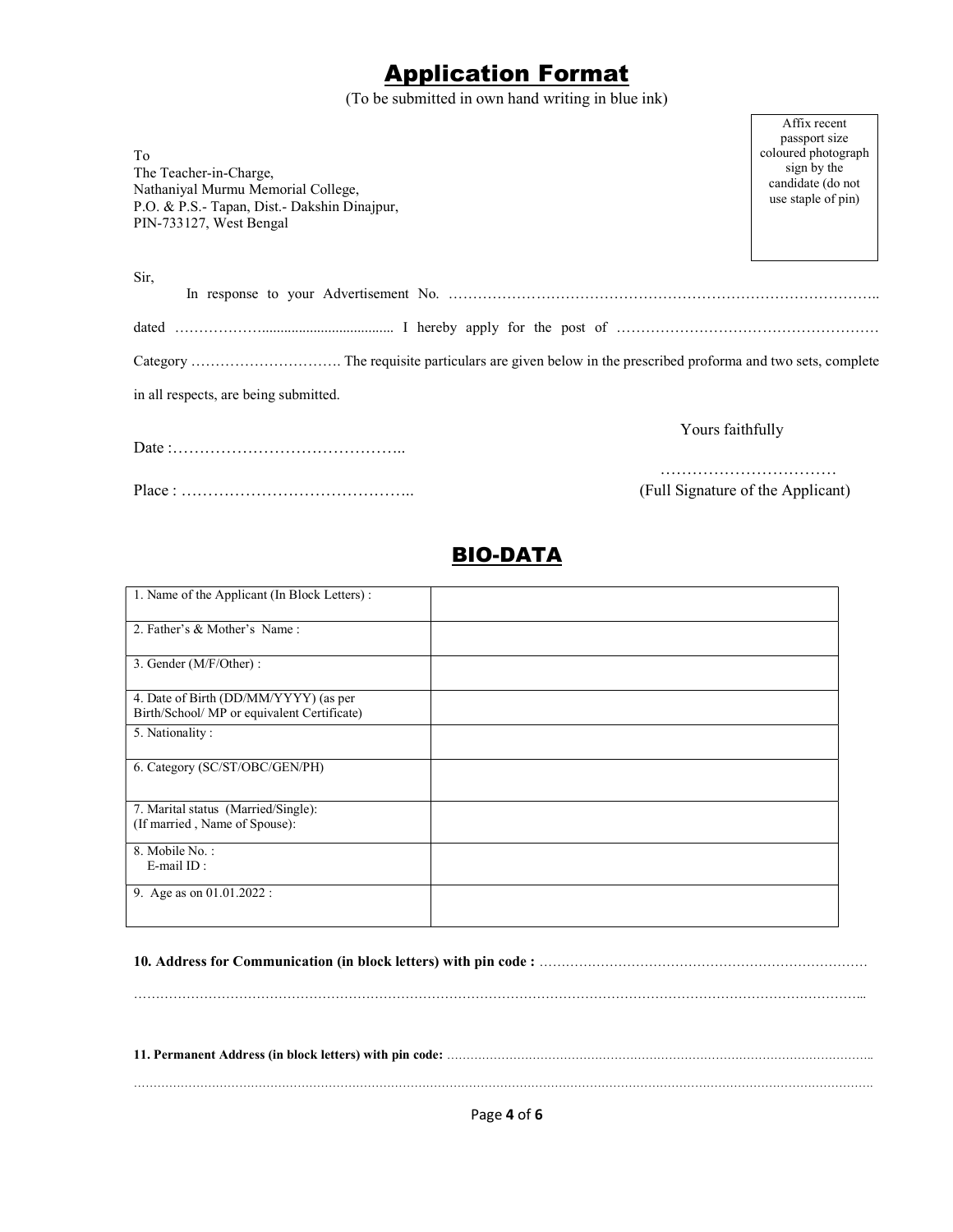## 12. Educational Qualifications :

| Examination passed              | School/Board/ | Year of | Class/ | $%$ of | Subjects | Any other   |
|---------------------------------|---------------|---------|--------|--------|----------|-------------|
|                                 | University    | Passing | Div.   | Marks  | Studied  | Information |
| Class-VIII                      |               |         | N.A.   |        |          |             |
|                                 |               |         |        |        |          |             |
| M.P. or equivalent              |               |         |        |        |          |             |
|                                 |               |         |        |        |          |             |
| Highest Degree or Qualification |               |         |        |        |          |             |
|                                 |               |         |        |        |          |             |
| Specialized Training, if any    |               |         |        |        |          |             |
|                                 |               |         |        |        |          |             |

I ……………………………………………………… hereby declare that the above mentioned statement are true to the best of

my knowledge and belief. I accept that in case any of the information given by me is found to be incorrect or in case there is any suppression of fact, my candidature shall liable to be rejected.

Date:

Place : …..……………………………… (Full signature of the Applicant)

## N.B. :

## List of Enclosure (Copy to be submitted with this application) :

- (i) Age Proof Certificate.
- (ii) 1 (One) Set of self-attested copies of all Mark sheets, Certificates & Testimonials.
- (iii) 2 (Two) Sets of filled-up applications in prescribed format.
- (iv) Aadhaar Card/Voter Card.